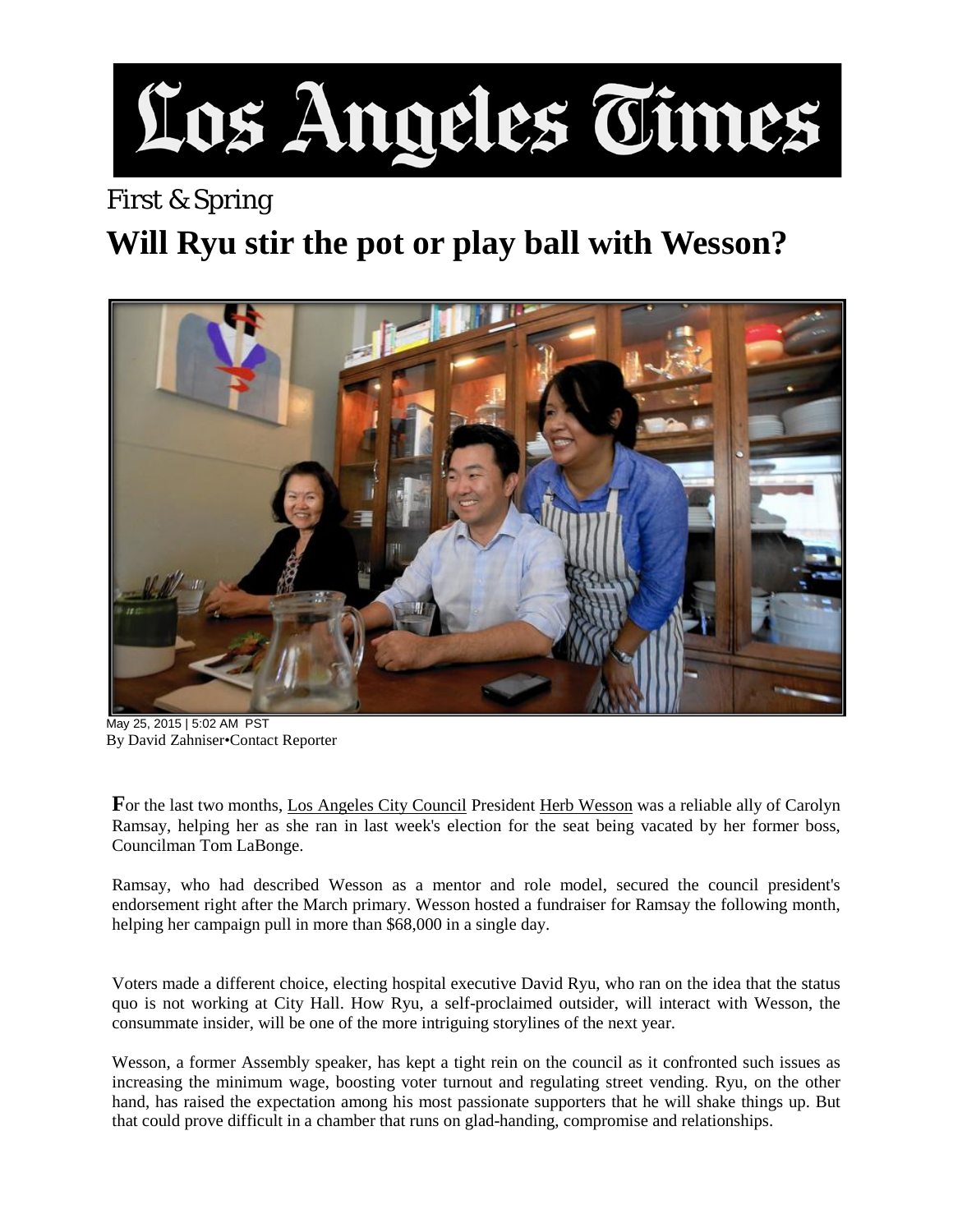In that environment, will Ryu — the city's first Korean American councilman — take a confrontational approach to Wesson and his new colleagues? Or will he be quietly socialized by the council president, who presides over a body known for voting in lockstep?



Ryu's background suggests he will not rush in and upend the proverbial furniture. The 39-year-old spent six years working for former L.A. County Supervisor Yvonne Burke, no one's idea of a firebrand. As a candidate, he had the support of mainstream political figures, including state Treasurer John Chiang and former Assembly Speaker John Pérez.

"I don't think [Ryu] wanted to rage against the machine," said political consultant Michael Trujillo, who did not work on either campaign. "I think he wanted to have a long talk with it."

Ryu will take office July 1, representing a serpentine district that winds its way from Silver Lake to the Miracle Mile and then into the San Fernando Valley. He will have a few things in common with Wesson, whose district runs from Koreatown south to Leimert Park.

## **If I was a City Hall incumbent, or a Herb Wesson, I would think this was a wake-up call.**-

Tony Fisch, Hollywood neighborhood activist on the election of David Ryu

Both men gained experience in county government, working as staffers for Burke. Both have districts that include the greater Koreatown area. And both are skilled at pulling in campaign contributions.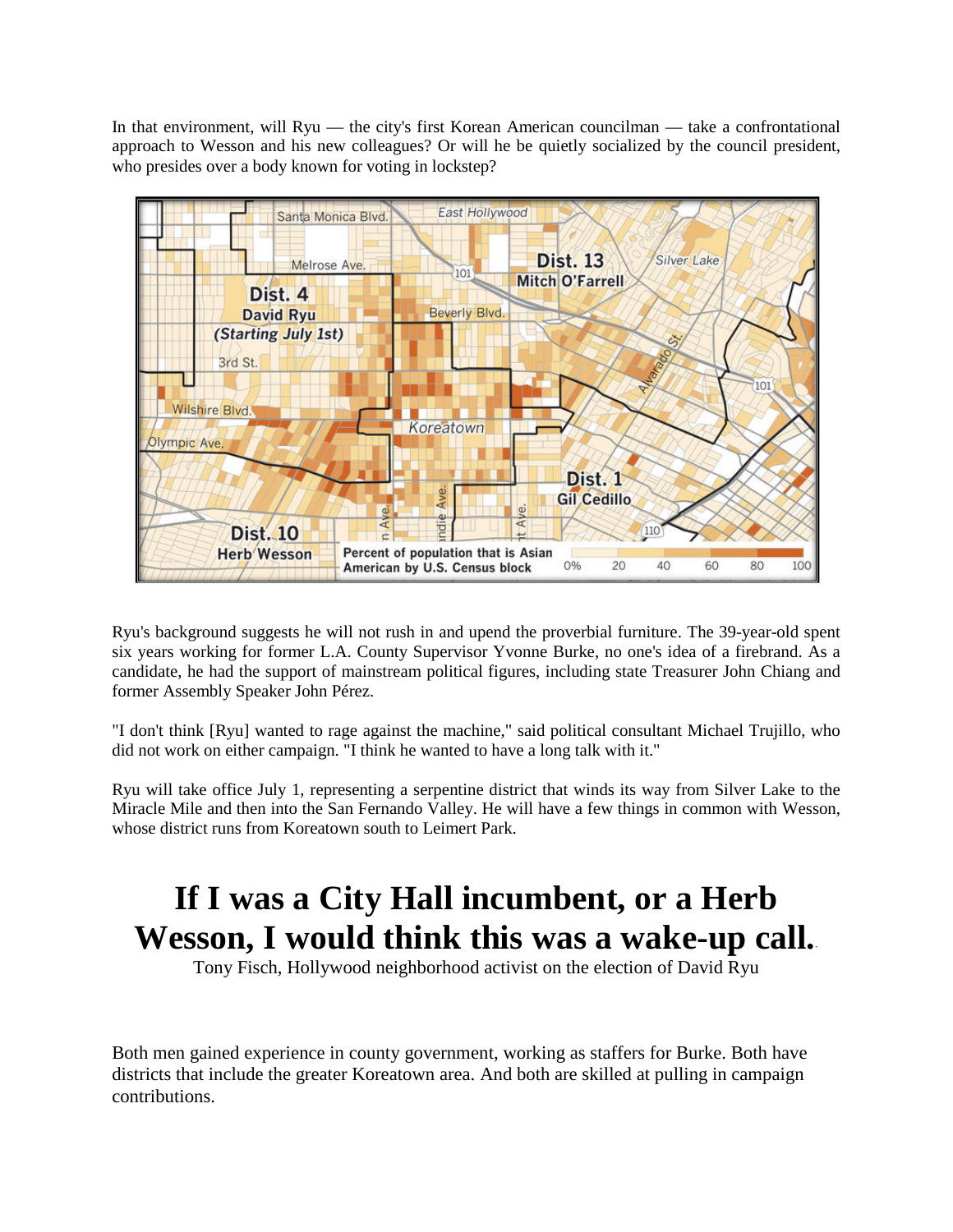That could lead to competition for the same donors in the city's Korean American business community, said neighborhood activist Grace Yoo, who ran against Wesson and lost this year. "There will certainly be a rivalry factor in that," she said.

Wesson, who has served on the council for a decade, said he expects to get along with Ryu just fine. The job of a council president, he emphasized, is to help the 14 other members become successful. Ryu, he pointed out, had few serious policy disagreements with Ramsay.

"I don't think there's going to be a problem with him at all," Wesson added.

Ryu struck a similar theme, saying he spoke with Wesson after the election and looks forward to working with him. In the months ahead, Ryu plans to focus on mansionization, better delivery of basic services and more transparency on spending by his council office.

"The election is over, and now it's about moving the city of Los Angeles forward," he said.

For some, Ryu's victory is being greeted as the great Redistricting Revenge, a clear sign of blowback from the 2012 vote to redraw council district boundaries. Wesson shepherded those 15 district maps to a vote, despite protests from Koreatown activists. At the time, Ryu opposed the new boundaries and testified against them.

Koreatown activists wanted a district that included their neighborhood with Thai Town and Historic Filipinotown — part of a large effort to enhance the clout of Asian Americans voters. Wesson opted to keep Koreatown primarily in his district, which includes part of South Los Angeles.

That dispute, says Yoo, only intensified the hunger among Korean Americans for a representative at City Hall. At least 50 people who were involved in the 2012 redistricting debate signed up to help the Ryu campaign, she said. On election day, Ryu picked up 85% of the vote in one Koreatown-area precinct, according to a Times analysis of unofficial results.

Ryu said LaBonge's constituents were also unhappy with the boundary changes, which caused their district to span from Los Feliz to Sherman Oaks. On various issues, he added, residents felt their voices "weren't being heard." Wesson, for his part, said Ryu's victory was the result of a smart campaign, not a three-year-old redistricting vote. "He won because he connected with the people," Wesson said.

That connection has also raised the bar for Ryu. Voters fully expect him to stir the pot and be a "change agent," said Hollywood neighborhood advocate Tony Fisch. "If I was a City Hall incumbent, or a Herb Wesson, I would think this was a wake-up call," said Fisch, who voted for Ryu.

During his campaign, Ryu also picked up support from those who have been at odds with Wesson or the city as a whole. Land-use lawyer Robert Silverstein, who has sued repeatedly over development projects, backed Ryu at the last minute. Councilman Bernard C. Parks, a Wesson critic who has been at the losing end of several 14-1 votes, also endorsed him.

Ryu said he planned to rely on Parks as an informal advisor. But he also promised to strike a balance between confrontation and conciliation. "I'm going to make sure to speak up when I see